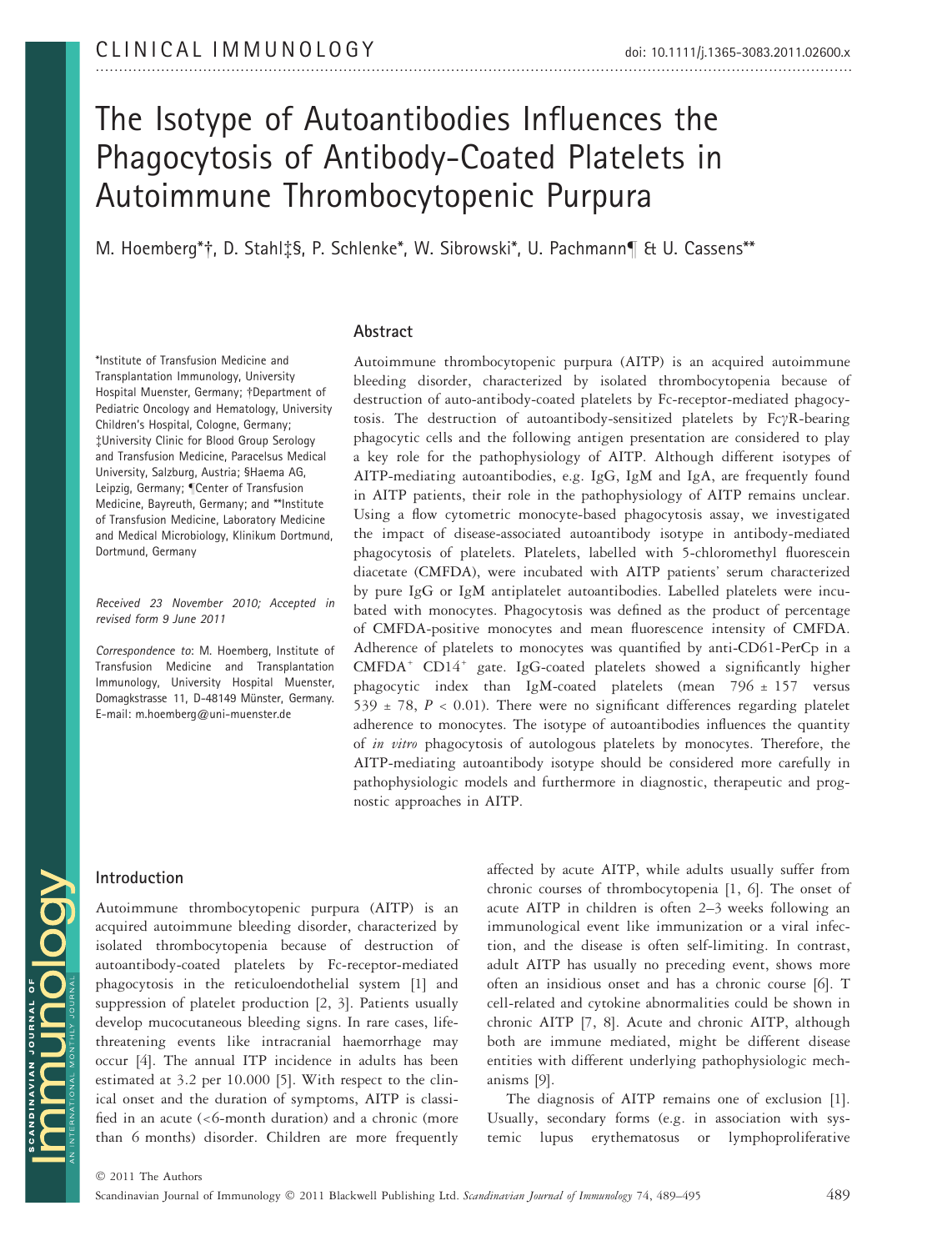disorders) should be excluded. No clinical signs or laboratory findings that may lead to a different diagnosis like marked splenomegaly, altered bone marrow aspiration samples, blood count or blood smear apart from thrombocytopenia are found. Several assays were designed to detect anti-platelet antibodies and show a sensitivity of 49–66% and an estimated specificity of 78–92% [1, 10, 11]. Though, a negative test result cannot rule out the diagnosis of AITP [12].

Current diagnostic procedures usually focus on detection of IgG antibodies and the platelet-specific glycoprotein target of the disease-mediating antibody. Concerning diagnostic and pathophysiological aspects of AITP, autoantibodies of the IgM class and other isotypes of antiplatelet antibodies are often neglected.

The principal aim in the treatment of AITP is to raise platelet count to prevent the patient from severe and lifethreatening bleeding. Because bleeding in AITP patients is rare and platelet function is preserved, many patients do not need treatment. The risk of bleeding should face the side effects and toxicity of treatment. Corticosteroids and IVIg remain the most common first-line treatment for AITP. Anti-rhesus antibody (anti-D) is also effective in Rh-D-positive individuals. Splenectomy might be considered for adult patients with chronic AITP. Rituximab, azathioprine, cyclosporin, cyclophosphamide, mycophenolate mofetil and etanercept are also used in AITP treatment, usually as second-line treatment [4]. New treatment options as thrombopoietin receptor agonists, monoclonal anti-Fc $\gamma$  antibodies and inhibitors of syk kinase are currently evaluated [13, 14].

Many concepts for the immune pathophysiology of AITP put the destruction of autoantibody-sensitized platelets by  $Fc\gamma R$ -bearing phagocytic cells in the centre of interest [1, 6, 15]. At least three classes of  $Fc\gamma Rs$  are expressed on phagocytic effector cells in the reticuloendothelial system. High-affinity activating FcyRI binds monomeric and immune-complexed IgG, while low-affinity activating receptors  $Fc\gamma RIIA$  and  $Fc\gamma RIIIA$  bind only immune-complexed IgG. Additionally, inhibitory Fc $\gamma$ RIIB has recently been found [15]. In 1986, Clarkson et al. [16] showed that blocking of the receptors leads to reduced platelet destruction in AITP patients. Furthermore,  $Fc\gamma R$  polymorphisms that can significantly alter antibody binding are significantly overexpressed in a population with childhood AITP compared with healthy controls [17], and thus,  $Fc\gamma R$  polymorphisms may influence disease occurrence and severity [18]. Much work has been carried out to clarify the role of different Fc receptors in the pathogenesis of AITP, and today, low-affinity IgG receptors  $Fc\gamma RIIA$  and  $Fc\gamma RIIIA$  seem to be primarily responsible for removal of opsonized platelets [15, 19]. Specific inhibitors of phagocyte-mediated consumption of platelets are now investigated for new treatment options of AITP [13].

Little is known about the pathophysiological differences of AITP-mediating autoantibody isotype and the corresponding Fc receptor classes for phagocytosis of antibody-coated platelets, but they might be of high relevance for a better understanding of the disease. It is surprising that although much work has been carried out to identify the IgG receptor-subclass and the AITP-mediating autoantibody IgG subclasses, little work has been addressed to clarify the role of the disease-mediating autoantibody isotype.

Therefore, we used the model of AITP to investigate the impact of disease-mediating antibody isotype on immune phagocytosis of autologous platelets.

# Material and methods

Patients and controls. Plasma samples from 11 adult patients with AITP were obtained. Additionally, immunoglobulin from the platelet membrane of eight AITP patients could be eluted by acid elution technique as used in standard procedures [20]. Material obtained by the latter procedure is referred to as eluates. All patients presented with clinical bleeding signs because of thrombocytopenia at the time point of investigation, and the diagnosis of AITP was made on the basis of verification of platelet-reactive autoantibodies. None of the patients had received treatment prior to the collection of blood samples. No information was available on other clinical diagnoses. Healthy adults were enrolled as controls. Studies were approved by the ethics commission at the University of Muenster, Germany.

Immunohaematological and biochemical investigations. Autoantibody isotype in plasma and eluate samples of AITP patients was determined by the platelet immunofluorescence test [20]. Results were confirmed using the monoclonal antibody-specific immobilization of platelet antigens method in case of IgG antibodies [21] and by commercially available enzyme-linked immunosorbent assay (GTI, Brookfield, WI, USA) in the case of IgM antibodies. The ELISA was performed according to the manufacturer's specifications with the exception that we used anti-IgM as secondary antibody instead of a mixture of anti-IgM, anti-IgG and anti-IgA. Anti-human leukocyte antigen (HLA) antibodies in plasma were excluded by the lymphocyte cytotoxicity assay [20]. The concentrations of IgM and IgG in plasma and in eluates were determined by quantitative alkaline phosphatase sandwich ELISA. The antibody concentrations were compared to standard immunoglobulin solutions and checked with negative and precision controls.

Characterization of patients and controls with regard to plasma immunoglobulin concentrations and anti-platelet autoantibody isotype. The plasma samples were characterized with regard to plasma immunoglobulin concentrations and anti-platelet autoantibody isotype. Five patients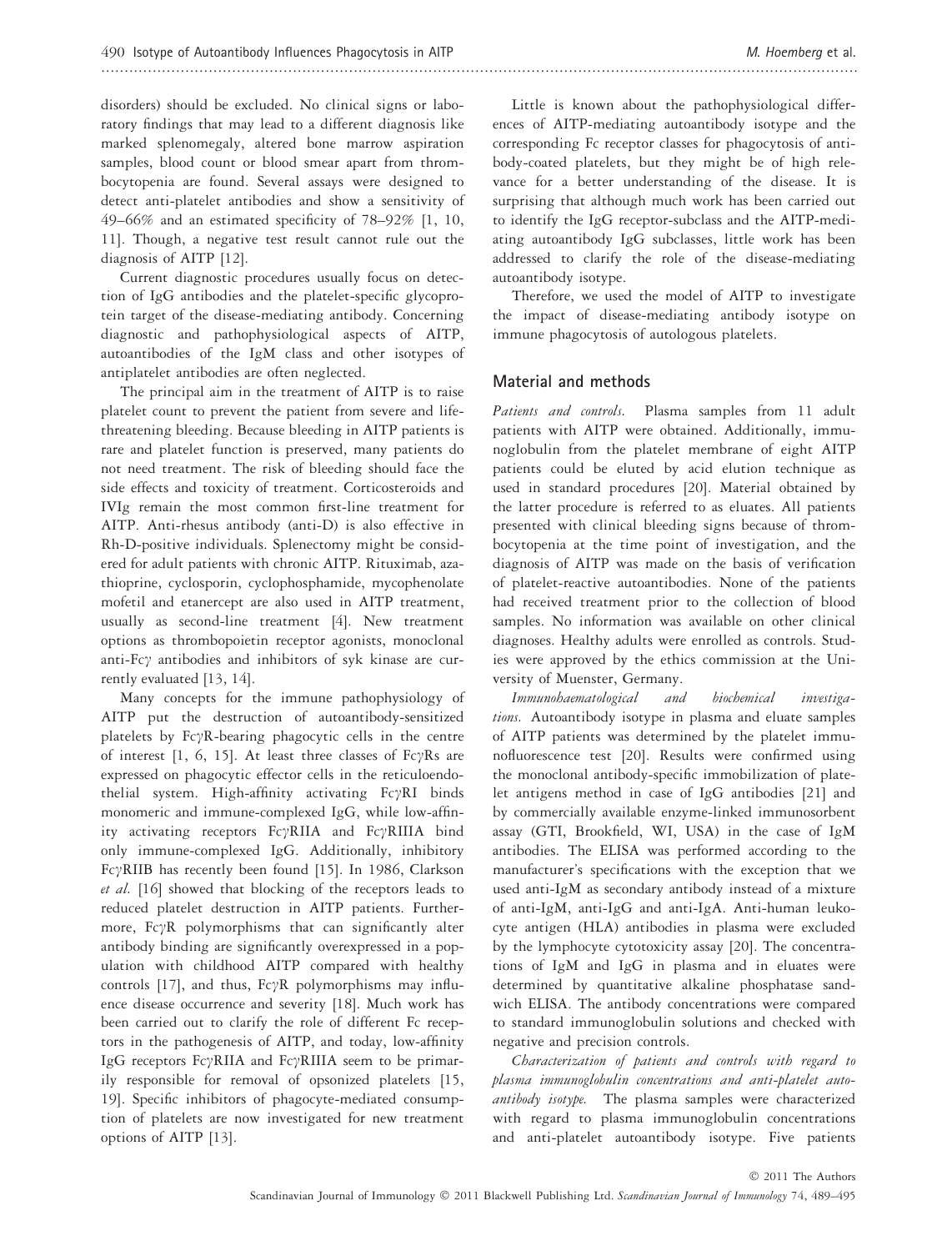presented with pure anti-platelet autoantibodies of the isotype IgM (i.e. IgM-mediated AITP) and six patients with pure anti-platelet autoantibodies of the isotype IgG (i.e. IgG-mediated AITP). Anti-HLA antibodies were detected in the plasma in none of the patients. The eluates used in the assay contained also pure anti-platelet antibody populations (four IgG and four IgM). Healthy individuals did not exhibit anti-platelet or anti-HLA antibodies.

Flow cytometric monocyte-based phagocytosis assay. Monocytes and platelets. The phagocytosis assay was performed similar to Lim et al. [22]. The monocytes and platelets used in each assay were obtained from two different healthy donors with blood type 0 (one female and one male donor). The monocytes were collected by apheresis (Cobe Spectra LRS; Gambro BCT Inc., Lakewood, CO, USA) in the blood donation centre by standard procedures. The apheresis product was diluted with PBS buffer. The mononuclear cells (MNCs) were isolated by density gradient centrifugation (density 1.077, Biocoll Separating Solution; Biochrom AG, Berlin, Germany). MNCs were washed twice with RPMI (RPMI 1640; Bio-Whittaker Europe, Verviers, Belgium) and resuspended in RPMI with 5% FCS to  $5 \times 10^6$  white blood cells per mililitre. We used the adhesion method to enrich the monocytes as followed: 2 ml of the resuspended MNCs was poured in each well of eight well multi-plates (Nunc, Wiesbaden Biebrich, Germany). After incubation for 1 h at 37 °C/5% CO<sub>2</sub> and after washing the well with warm RPMI solution to discharge non-adherent cells, the monocyte layer was checked by light microscopy.

Platelets. The platelets were obtained by peripheral blood collection from the same donor as the MNCs. The blood was anticoagulated with EDTA. The platelet-rich plasma was washed three times and resuspended in 0.5% EDTA–PBS buffer to a final concentration of  $5 \times 10^8$ /ml.

All cell concentrations were determined using an automated cell counter (Sysmex, K1000; Toa Medical Electronics, Kobe, Japan).

Labelling of platelets. For each assay, monocytes and platelets were obtained from the same donor. Plateletrich plasma was obtained from EDTA whole blood. Platelets were labelled with CellTracker Green CMFDA (Molecular Probes, Eugene, OR, USA). CMFDA was used as described by Baker et al.  $[23]$ . We used a concentration of  $5 \mu$ M CMFDA to label the platelets. After 45 min of incubation, the platelets were centrifuged at 2000 g for 10 min, resuspended with  $0.5\%$  EDTA–PBS and washed again. The labelled platelet solution was adjusted to a concentration of  $5 \times 10^8$  platelets/ml.

Sensitization of CMFDA-labelled platelets. One millilitre of the CMFDA-labelled platelet solution was incubated with patients' plasma or eluates from platelet membrane of AITP patients. Different antibody isotypes were adjusted to same (weight dependent) concentrations

with respect to the number of antigen-binding sites. In case of plasma  $300 \mu$ g immunoglobulin and in case of eluates 150 ng immunoglobulin were used. The incubation was performed in the absence or presence of  $5 \mu$ l rabbit complement (Biotest, Dreieich, Germany). Plasma from AITP patients with strong IgG anti-GPIIb/IIIa reactivity and plasma from healthy blood donors served as positive and negative controls.

Monocyte–platelet incubation. Two millilitre of the RPMI/FCS medium and 250  $\mu$ l of the sensitized platelet solution were added to wells coated with a monocyte monolayer. The plates were gently moved to mix the solutions. Each assay was performed in triplets, and each assay was repeated the following day. Positive and negative controls were performed in each assay. The plates were incubated in a  $CO<sub>2</sub>$  (5%) incubator for 90 min at 37 °C. To remove non-adherent cells, each well was washed twice with 2 ml of warm RPMI⁄ FCS medium. Adherent monocytes were mobilized with 1.5 ml cold PBS and the help of cell scraper (Falcon, Becton Dickinson Labware, Franklin Lakes, NY, USA). The collected monocyte cell suspensions were centrifuged at  $1200 g$  for 10 min and resuspended with 100  $\mu$ l PBS.

Flow cytometric analysis of the platelet phagocytosis. After phagocytosis, monocytes were incubated with  $3 \mu$ l PEconjugated anti-human CD14 mouse antibody (Caltag Laboratories, Burlingame, CA, USA) and 15  $\mu$ l PerCPconjugated anti-human CD61 mouse antibody (Becton Dickinson, San Jose, CA, USA) for 15 min at room temperature. Monocytes were washed twice with PBS and were analysed by flow cytometry (FACS Calibur; Becton Dickinson, Mountain View, CA, USA).

The platelets were internally labelled with CMFDA. CMFDA shows properties similar to FITC and was detected in fluorescence channel 1. The monocytes were detected by PE-conjugated anti-human CD14 mouse antibody in fluorescence channel 2. The adherent and non-internalized platelets were identified by PerCP-conjugated anti-human CD61 mouse antibody in fluorescence channel 3 (see Fig. 1).

The data were analysed by software (CELLQUEST; Becton Dickinson). Phagocytosed platelets were detected as a CMFDA-positive population in an ellipsoid CD14<sup>+</sup> monocyte gate. Additionally, platelet adherence was measured in an ellipsoid  $CD14<sup>+</sup>$  monocyte gate by the quantification of CD61-PerCP.

Two populations of the monocytes could be identified, regarding the quantity of CMFDA fluorescence (see Fig. 1). The population with the higher intensity (CMFDA<sup>+</sup> ) was the source for the quantification of phagocytosis. We used a modified index, originally described by Rinder et al. [24, 25], to quantify the index of phagocytosis that we defined as the product of percentage of CMFDA-positive monocytes (CMFDA<sup>+</sup> and CD14<sup>+</sup> cells of all cell events) and mean fluorescence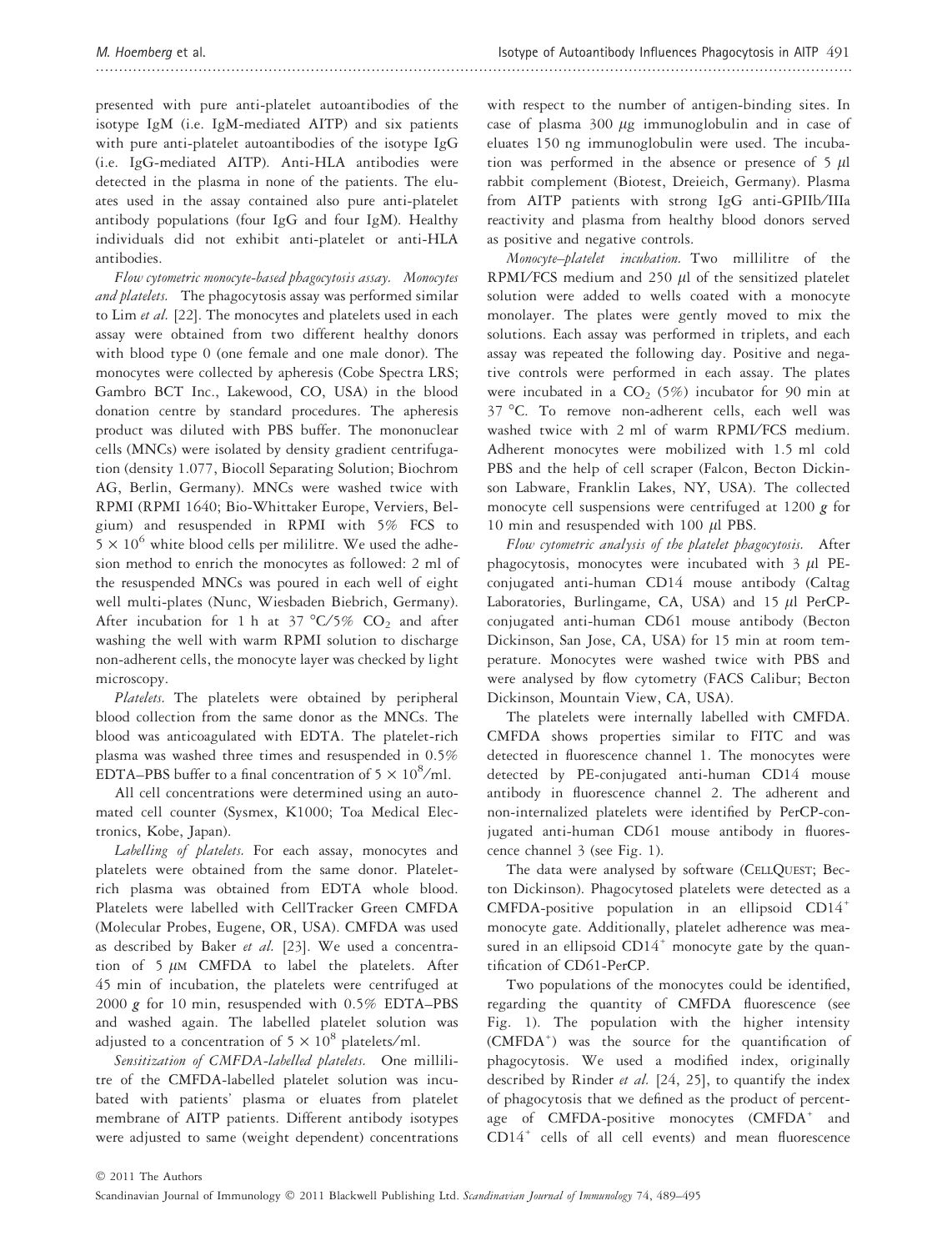..................................................................................................................................................................



Figure 1 Three-dimensional graphics show two results of the monocyte-based phagocytosis assay. The monocyte population (CD14<sup>+</sup>) is depicted in dependence of the fluorescence intensity of 5-chloromethyl fluorescein diacetate. Left: negative control (healthy control); right: autoimmune thrombocytopenic purpura patient.

intensity (MFI) of CMFDA. This index is referred to as phagocytic index (PI) and is given as mean  $\pm$  SD.

Statistical analysis. The results were analysed using the Mann–Whitney U-test. All statistics were performed by software (SPSS 16.0; SPSS Inc., Chicago, IL, USA).

### **Results**

# Phagocytosis of platelets sensitized with antibodies from plasma of AITP patients

Autoantibody-coated platelets were differentially in vitro phagocytosed by monocytes depending upon immunoglobulin isotype and complement activation. As shown in Fig. 2 and supplemental Table S1 in more detail, the platelets either sensitized with IgG antibodies from AITP patients showed in the absence of complement a phagocytic index (PI) of  $330 \pm 24$  (n = 6) or sensitized with IgM antibodies a PI of 250  $\pm$  29 (n = 5), whereas platelets incubated with healthy control plasma resulted in a PI of 202  $\pm$  35 (n = 5). Only the phagocytosis of platelets with autoantibodies of the IgG isotype achieved significance when compared with the IgM isotype and control group [Mann–Whitney  $U$ -test ( $P < 0.01$  for



Figure 2 Index of phagocytosis of antibody-sensitized platelets depending upon the antibody isotype (IgG or IgM) with or without complement supplementation.

both)]. The monocyte-based phagocytosis assay was performed additionally in the presence of complement. As expected, the controls showed a slight increase in the PI (260  $\pm$  55), indicating a near equal 'background' level including spontaneous phagocytosis. In contrast to the above-mentioned experiments without complement supplementation, the phagocytic indices were now significantly increased for both groups of antibody-sensitized platelets (IgG isotype 796  $\pm$  158 (n = 6), IgM isotype  $539 \pm 78$  ( $n = 5$ ),  $P < 0.01$ , respectively). Furthermore, donor platelets sensitized with IgG autoantibodies of AITP patients were phagocytosed to significant higher amounts when compared to those with IgM autoantibodies ( $P < 0.05$ ).

### Phagocytosis of platelets sensitized with antibodies from platelet eluates of AITP patients

In addition, comparable experiments were carried out by using autoantibodies initially bound on the surface of AITP platelets and subsequently eluated by acid elution technique. Because there was a shortage of eluate, these assays were exclusively performed without complement. The mean indices of phagocytosis of IgG-sensitized platelets were 212  $\pm$  26 (n = 4) and of IgM-sensitized platelets  $118 \pm 12$  (*n* = 4). The indices of phagocytosis of IgG-sensitized platelets compared with IgM-sensitized platelets could be discriminated significantly using Mann–Whitney  $U$ -test ( $P < 0.05$ ).

### Platelet adherence to monocytes

The fluorescence level of anti-CD61-PerCP was measured with respect to the sensitizing antibody isotype or control, see Fig. 3. Adherent platelets 'sensitized' with control plasma without any known antibody-mediated platelet reactivity showed a MFI of 2621  $\pm$  71. The MFI of adherent platelets sensitized with plasma-soluble IgG antibodies was  $2872 \pm 120$  ( $n = 4$ ) and with eluated IgG antibodies 2007  $\pm$  41 (*n* = 4). Platelets sensitized with IgM antibodies achieved MFI of 2857  $\pm$  64 (n = 4) and  $2025 \pm 30$  (*n* = 4), respectively, without complement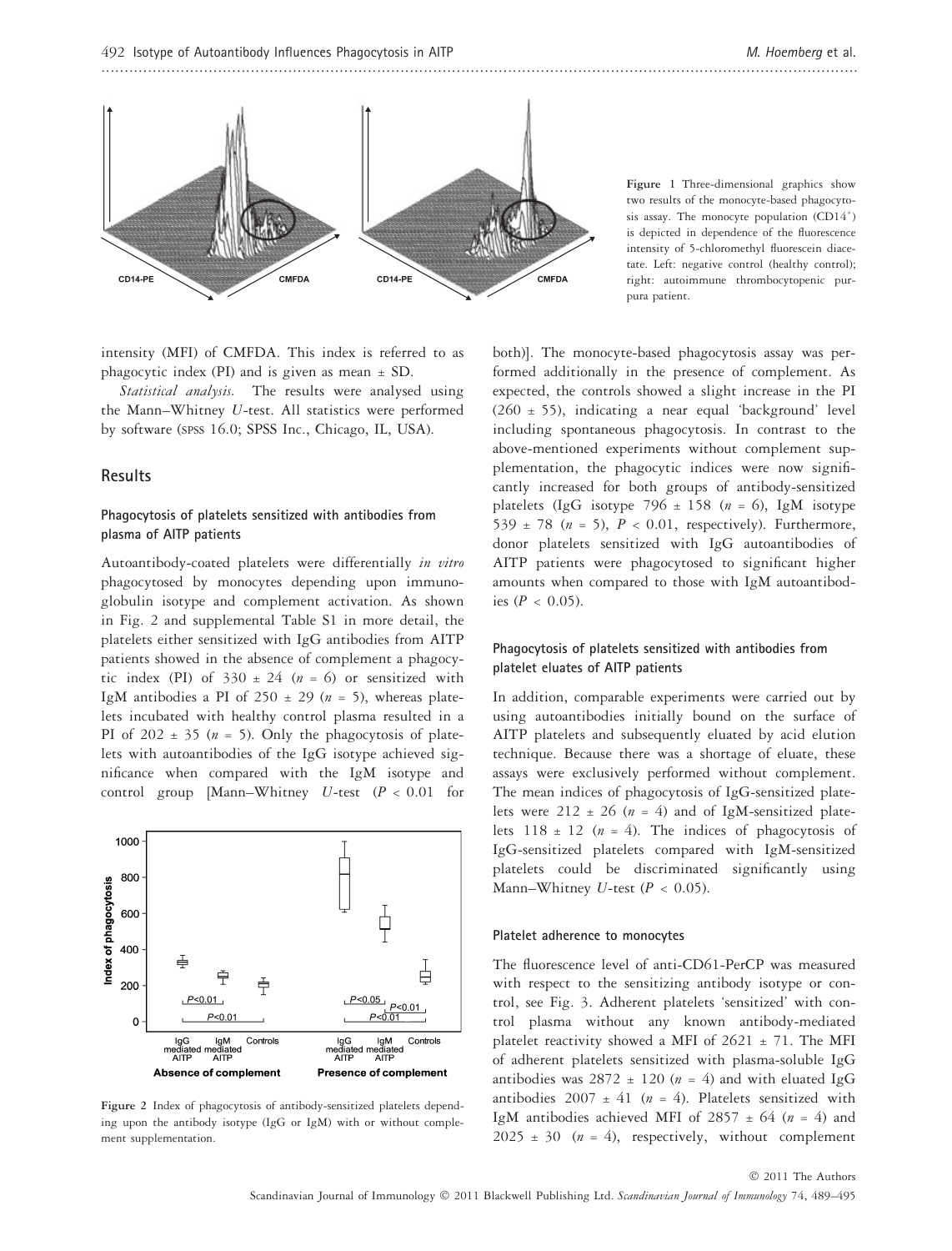

Figure 3 Mean fluorescence intensity of anti-CD61-PerCP of CD14<sup>+</sup> monocytes showing the properties of adherence depending upon autoimmune thrombocytopenic purpura-mediating antibody isotype.

supplementation. The control group could be discriminated from the AITP patients group independent upon the immunoglobulin isotype (IgG or IgM) by the level of anti-CD61-PerCP fluorescence  $(P < 0.001)$ , whereas there was no statistical significance between these groups of sensitizing antibody isotypes ( $P = 0.862$ ).

# **Discussion**

Early *in vitro* studies have shown that the thrombocytopenia in AITP patients based primarily upon the destruction of platelets by the antibody-induced phagocytosis [26, 27]. However, to this end, no further investigations concerning autoantibody isotype and phagocytosis capacity were made yet, although specific inhibitors of phagocyte-mediated consumption of platelets are currently investigated for new treatment options of AITP and Fc-FcR interactions are thought to be brilliant targets for immunomodulatory therapies [13].

### Phagocytosis in AITP

Antigen processing is thought to be a key determinant of the quality and quantity of a  $CD4^+$  T cell activation [28], and so it is postulated that presentation of antigen and activation of antigen-presenting cells (APC) play a crucial role for the understanding of tolerance and autoimmunity [29]. Over the last 10 years, abnormal T cell activation patterns could be demonstrated in the setting of AITP [7, 8, 30], and autoreactive T cells are believed to drive autoantibody production in patients with AITP [31]. Yet, it is unknown how the T cells are activated, but probably, APCs such as monocytes and dendritic cells may be involved [9, 32]. Antigens are usually internalized by APCs and processed into smaller antigenic fragments by proteolytic degradation. These antigen fragments are attached to major histocompatibility complex class II molecules and

presented on the cell surface to be the target for antigenspecific T-helper cells [33]. During senescence, phagocytosis occurs physiologically in the manner that platelets are taken up by macrophages and presumably destroyed within lysosomes. Under certain inflammatory stimuli, the monocyte⁄macrophage system might be activated, which may alter the physiological way to process autoantigens and lead to altered T cell and APC interactions that may force antigen-primed B cells to secrete autoreactive antigen-specific antibodies [9].

### Autoantibodies in AITP

Anti-platelet autoantibodies in AITP mainly belong to the IgG class. The most common antibody subclass in chronic AITP patient was IgG1 (77%), either alone or with other IgG subclass antibodies [34]. Observations were made that patients with acute AITP show predominantly IgM autoantibodies [35]. He et al. evaluated sera from 47 chronic AITP patients for antibodies of IgG, IgA and IgM classes. In 85%, the sera contained one or more classes of Abs. IgG and IgA occurred together in 51% of sera, in 17% IgA alone. IgM antibodies were found in 15% in combination with IgG or IgA [36]. Porcelijn and von dem Borne [37] mentioned an occurrence of antiplatelet autoantibodies of the IgM isotype in up to 26% of cases. This observation was previously confirmed by our group, indicating that AITP is mediated partially by antibodies of both isotypes, IgM and IgG [38]. In some clinical settings, the detection of IgG autoantibodies might not be sufficient. The autoantibody assays in AITP should be broadened with autoantibody isotypes like IgM and IgA. However, it remains unclear whether autoantibodies in AITP follow the rules of isotype switch.

In AITP, autoantibody-dependent phagocytosis is considered to be the primary mechanism of peripheral platelet destruction [1, 6, 39]. However, there might be additional components such as a decreased T cell-mediated platelet production involved in the pathophysiology of AITP  $[3, 40, 41]$ . Apart from this, we used an in vitro monocyte-based phagocytosis assay to investigate the link between FcR-mediated phagocytosis and different autoantibody classes.

We could show that autoantibody-coated platelets were differentially in vitro phagocytosed by monocytes depending upon immunoglobulin isotype. With respect to the index of phagocytosis used in our study, IgG antibodies led to the highest quantity of phagocytosis, compared with IgM and controls. The presence of a complement source increases the phagocytosis capacity of monocytes for each group or makes antibody-sensitized platelets more 'mouthwatering' for phagocytosis comparable to the process of opsonization. As shown by our own results, bound autoantibodies of IgM isotype could only be discriminated from healthy controls in the presence of complement. In early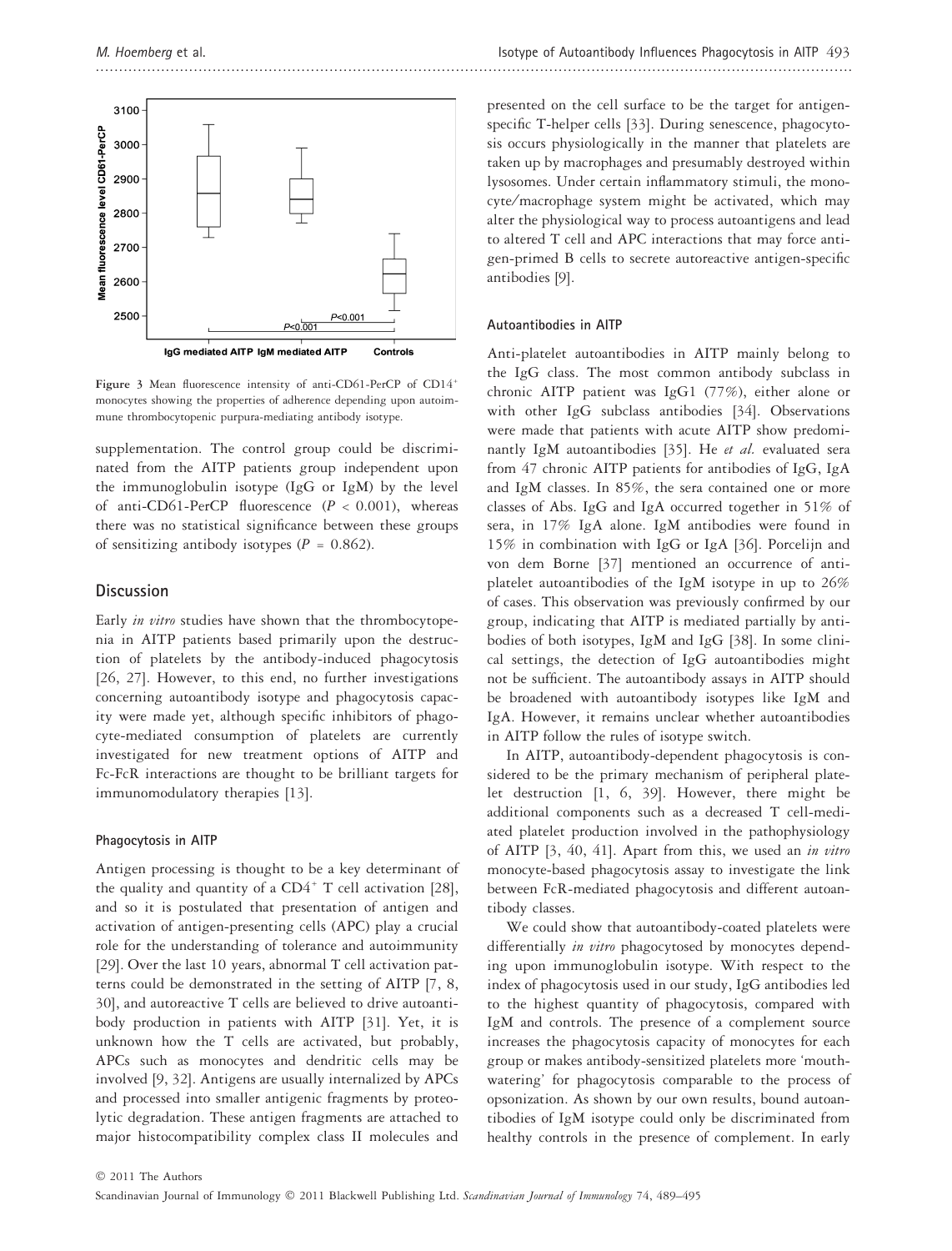studies, increased levels of platelet-associated C3, C4 and C9 have been demonstrated on AITP platelets [42, 43], and our results underline that complement activation may be important in some AITP patients and this is probably dependent on autoantibody isotype.

In our experiments, the actual internalization of platelets was controlled by the simultaneous measurement of merely adherent platelets by anti-CD61-PerCP. There were no differences of non-internalized and adherent platelets depending upon the IgM or IgG isotype. It can be assumed that the monocyte surface might be saturated with antibody/platelet bindings. As expected, healthy controls showed a significant lower level of antibodymediated adherence of platelets on monocytes.

In conclusion, we were able to confirm our hypothesis that the individual quantity of phagocytosis of antibodysensitized platelets depends first on the immunoglobulin isotype of the respective AITP initiating autoantibody and second on complement activation. The observed differences might be mediated by distinct Fc receptor classes, specific for different antibody isotypes. A human Fca receptor (also known as CD89) with IgA-binding specificity has been characterized [44]. Fca receptor is involved in renal autoimmune disease [45]. More recently, the  $Fc\alpha/\mu$  receptor (Fc $\alpha / \mu$ R) could be identified on B cells and macrophages and seems to be specific for IgA and IgM antibodies [46].  $Fc\alpha/\mu R$  is thought to be involved in the protection of bacterial infections by mediating phagocytosis of IgM-coated organisms, facilitating subsequent antigen processing and presentation to helper T lymphocytes [47]. It is well known that IgG antibodies bind to  $Fc\gamma$  receptor on macrophages and neutrophils, mediating phagocytosis of opsonized micro-organisms and secretion of proinflammatory cytokines. In AITP, inhibitory FcyRIIB receptors and its balance with activating receptor subtypes (e.g.  $Fc\gamma RIIA$ ) have highly been investigated and are now targets for immunomodulatory therapies [4]. Low-affinity receptors FcRIIA and FcRIIIA are thought to be primarily responsible for removal of opsonized platelets [6].

Taken all findings together, in AITP, little is known about specific platelet-associated signalling pathways that follow the specific Fc receptor⁄ ligand interaction, but it has to be postulated that diverse isotype-dependent pathways follow different Fc receptor classes and might be crucial for tolerance induction and autoimmunity. Therefore, the immunoglobulin isotype of the underlying autoantibodies should be carefully considered in diagnostic procedures, novel treatment options and the pathophysiology of AITP.

### Acknowledgment

This work was supported by a grant from the German Society for Transfusion Medicine and Immunohaematology (DGTI) to DS and UC.

### Conflict of interest

The authors do not have any conflicts of interest.

### References

- 1 Cines DB, Blanchette VS. Immune thrombocytopenic purpura. N Engl J Med 2002;346:995-1008.
- 2 McMillan R, Wang L, Tomer A, Nichol J, Pistillo J. Suppression of in vitro megakaryocyte production by antiplatelet autoantibodies from adult patients with chronic ITP. Blood 2004;103:1364-9.
- 3 Nugent D, McMillan R, Nichol JL, Slichter SJ. Pathogenesis of chronic immune thrombocytopenia: increased platelet destruction and/or decreased platelet production. Br J Haematol 2009;146:585-96.
- 4 Arnold DM, Kelton JG. Current options for the treatment of idiopathic thrombocytopenic purpura. Semin Hematol 2007;44:S12– 23.
- 5 Frederiksen H, Schmidt K. The incidence of idiopathic thrombocytopenic purpura in adults increases with age. Blood 1999;94:909– 13.
- 6 Stasi R, Evangelista ML, Stipa E, Buccisano F, Venditti A, Amadori S. Idiopathic thrombocytopenic purpura: current concepts in pathophysiology and management. Thromb Haemost 2008;99:4–13.
- 7 Semple JW, Milev Y, Cosgrave D et al. Differences in serum cytokine levels in acute and chronic autoimmune thrombocytopenic purpura: relationship to platelet phenotype and antiplatelet T-cell reactivity. Blood 1996;87:4245–54.
- 8 Semple JW. Pathogenic T-cell responses in patients with autoimmune thrombocytopenic purpura. J Pediatr Hematol Oncol 2003;25 (Suppl. 1):S11–3.
- 9 Coopamah MD, Garvey MB, Freedman J, Semple JW. Cellular immune mechanisms in autoimmune thrombocytopenic purpura: an update. Transfus Med Rev 2003;17:69-80.
- 10 Warner MN, Moore JC, Warkentin TE, Santos AV, Kelton JG. A prospective study of protein-specific assays used to investigate idiopathic thrombocytopenic purpura. Br J Haematol 1999;104: 442–7.
- 11 Brighton TA, Evans S, Castaldi PA, Chesterman CN, Chong BH. Prospective evaluation of the clinical usefulness of an antigen-specific assay (MAIPA) in idiopathic thrombocytopenic purpura and other immune thrombocytopenias. Blood 1996;88:194–201.
- 12 Raife TJ, Olson JD, Lentz SR. Platelet antibody testing in idiopathic thrombocytopenic purpura. Blood 1997;89:1112-4.
- 13 Psaila B, Bussel JB. Immune thrombocytopenic purpura. Hematol Oncol Clin North Am 2007;21:743–59, vii.
- 14 Psaila B, Bussel JB. Fc receptors in immune thrombocytopenias: a target for immunomodulation? *J Clin Invest* 2008;118:2677-81.
- 15 Crow AR, Lazarus AH. Role of Fcgamma receptors in the pathogenesis and treatment of idiopathic thrombocytopenic purpura. J Pediatr Hematol Oncol 2003;25 (Suppl. 1):S14-8.
- 16 Clarkson SB, Bussel JB, Kimberly RP, Valinsky JE, Nachman RL, Unkeless JC. Treatment of refractory immune thrombocytopenic purpura with an anti-Fc gamma-receptor antibody. N Engl J Med 1986;314:1236–9.
- 17 Carcao MD, Blanchette VS, Wakefield CD et al. Fcgamma receptor IIa and IIIa polymorphisms in childhood immune thrombocytopenic purpura. Br J Haematol 2003;120:135–41.
- 18 van der Pol W, van de Winkel JG. IgG receptor polymorphisms: risk factors for disease. Immunogenetics 1998;48:222–32.
- 19 Crow AR, Song S, Siragam V, Lazarus AH. Mechanisms of action of intravenous immunoglobulin in the treatment of immune thrombocytopenia. Pediatr Blood Cancer 2006;47:710–3.
- 20 AABB. American Association of Blood Banks: Technical Manual, 15th edn. AABB: Bethesda, 2005; ISBN 1-56395-196-7.